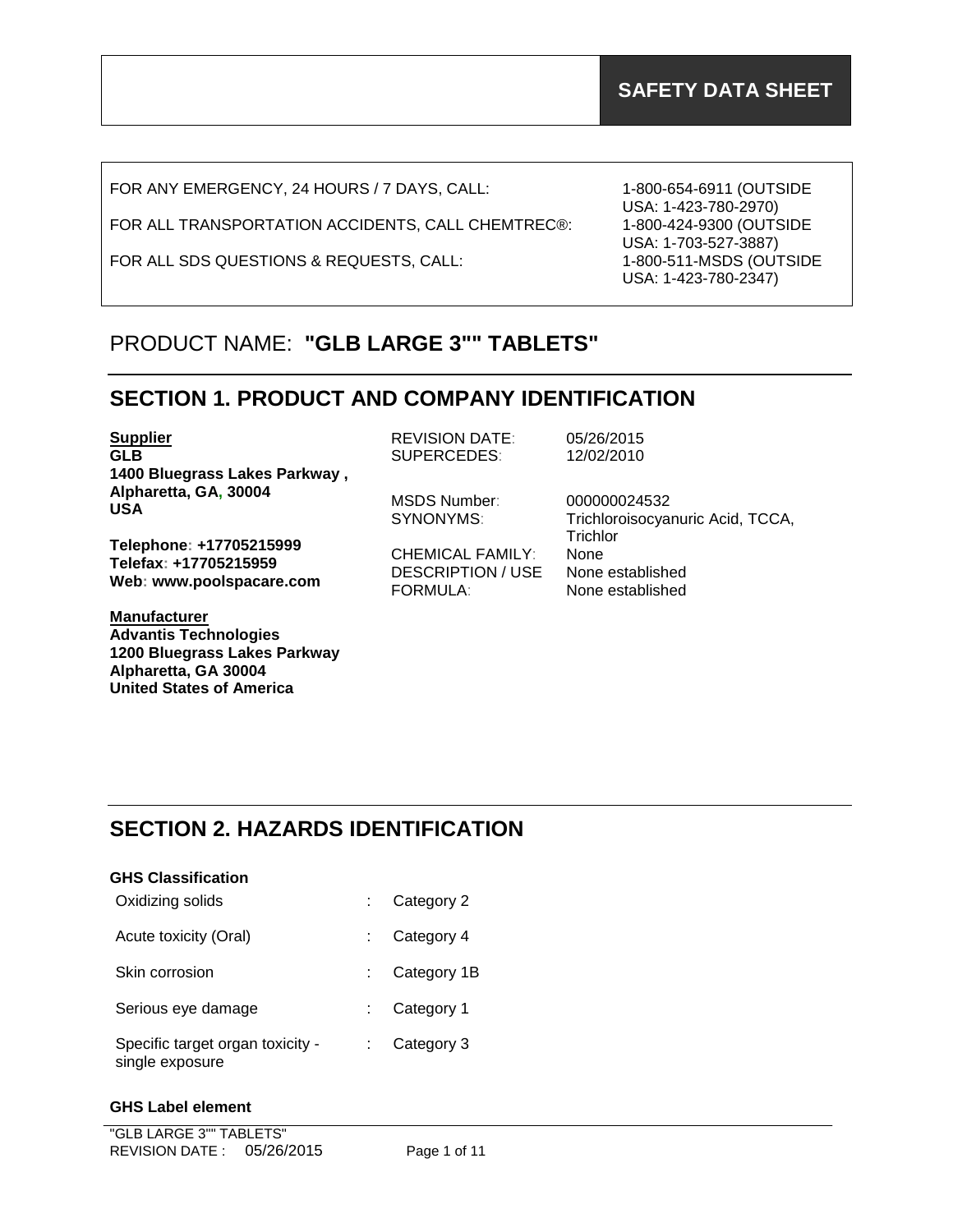| Hazard pictograms        |                                                                                                                                                                                                                                                                                                                                                                                                                                                                                                                                                                                                                                                                                                                                                                                                                                                                                                                                                                                                                                                                                                                                                                                                                                                                                                                                                                                                                                                                                                                                                                                                                                                                                                                                          |
|--------------------------|------------------------------------------------------------------------------------------------------------------------------------------------------------------------------------------------------------------------------------------------------------------------------------------------------------------------------------------------------------------------------------------------------------------------------------------------------------------------------------------------------------------------------------------------------------------------------------------------------------------------------------------------------------------------------------------------------------------------------------------------------------------------------------------------------------------------------------------------------------------------------------------------------------------------------------------------------------------------------------------------------------------------------------------------------------------------------------------------------------------------------------------------------------------------------------------------------------------------------------------------------------------------------------------------------------------------------------------------------------------------------------------------------------------------------------------------------------------------------------------------------------------------------------------------------------------------------------------------------------------------------------------------------------------------------------------------------------------------------------------|
| Signal word              | Danger                                                                                                                                                                                                                                                                                                                                                                                                                                                                                                                                                                                                                                                                                                                                                                                                                                                                                                                                                                                                                                                                                                                                                                                                                                                                                                                                                                                                                                                                                                                                                                                                                                                                                                                                   |
| <b>Hazard statements</b> | H272 May intensify fire; oxidiser.<br>H302 Harmful if swallowed.<br>H314 Causes severe skin burns and eye damage.<br>H335 May cause respiratory irritation.                                                                                                                                                                                                                                                                                                                                                                                                                                                                                                                                                                                                                                                                                                                                                                                                                                                                                                                                                                                                                                                                                                                                                                                                                                                                                                                                                                                                                                                                                                                                                                              |
| Precautionary statements | <b>Prevention:</b><br>P210 Keep away from heat, hot surfaces, sparks, open flames and<br>other ignition sources. No smoking.<br>P220 Keep/Store away from clothing/ combustible materials.<br>P221 Take any precaution to avoid mixing with combustibles.<br>P260 Do not breathe vapours.<br>P264 Wash hands thoroughly after handling.<br>P270 Do not eat, drink or smoke when using this product.<br>P271 Use only outdoors or in a well-ventilated area.<br>P280 Wear protective gloves/ protective clothing/ eye protection/<br>face protection.<br><b>Response:</b><br>P301 + P312 IF SWALLOWED: Call a POISON CENTER or<br>doctor/ physician if you feel unwell.<br>P301 + P330 + P331 IF SWALLOWED: Rinse mouth. Do NOT<br>induce vomiting.<br>P303 + P361 + P353 IF ON SKIN (or hair): Take off immediately<br>all contaminated clothing. Rinse skin with water/shower.<br>P304 + P340 IF INHALED: Remove victim to fresh air and keep at<br>rest in a position comfortable for breathing.<br>P305 + P351 + P338 IF IN EYES: Rinse cautiously with water for<br>several minutes. Remove contact lenses, if present and easy to<br>do. Continue rinsing.<br>P310 Immediately call a POISON CENTER or doctor/ physician.<br>P321 Specific treatment (see supplemental first aid instructions on<br>this label).<br>P330 Rinse mouth.<br>P363 Wash contaminated clothing before reuse.<br>P370 + P378 In case of fire: Use water spray, alcohol-resistant<br>foam, dry chemical or carbon dioxide to extinguish.<br>Storage:<br>P403 + P233 Store in a well-ventilated place. Keep container<br>tightly closed.<br>P405 Store locked up.<br>Disposal:<br>P501 Dispose of contents/container in accordance with local<br>regulation. |
| <b>Other hazards</b>     |                                                                                                                                                                                                                                                                                                                                                                                                                                                                                                                                                                                                                                                                                                                                                                                                                                                                                                                                                                                                                                                                                                                                                                                                                                                                                                                                                                                                                                                                                                                                                                                                                                                                                                                                          |

None known.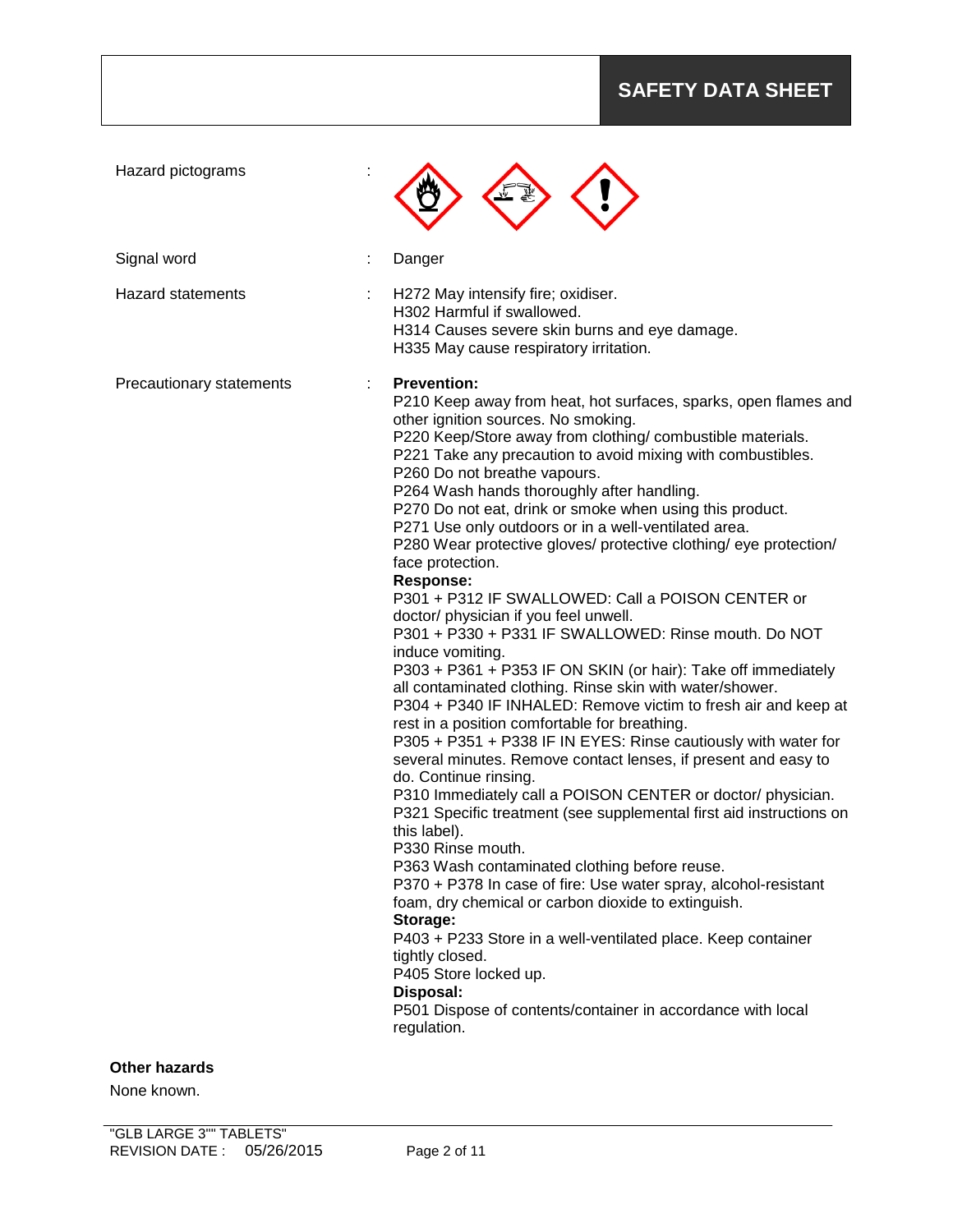## **SECTION 3. COMPOSITION/INFORMATION ON INGREDIENTS**

 $CAS OR CHEMICAL NAME$   $CAS #$   $% RANGE$ TRICHLORO-S-TRIAZINETRIONE 87-90-1

96 - 100

# **SECTION 4. FIRST AID MEASURES**

| General Advice:     | Call a poison control center or doctor for treatment advice. For 24-hour<br>emergency medical assistance, call Arch Chemical Emergency Action Network at<br>1-800-654-6911. Have the product container or label with you when calling a<br>poison control center or doctor, or going for treatment. |
|---------------------|-----------------------------------------------------------------------------------------------------------------------------------------------------------------------------------------------------------------------------------------------------------------------------------------------------|
| Inhalation:         | IF INHALED: Move person to fresh air. If person is not breathing, call 911 or an<br>ambulance, then give artificial respiration, preferably mouth-to-mouth if possible.                                                                                                                             |
| Skin Contact:       | Call a poison control center or doctor for further treatment advice.<br>IF ON SKIN OR CLOTHING: Take off contaminated clothing. Rinse skin<br>immediately with plenty of water for 15-20 minutes. Call a poison control center or<br>doctor for treatment advice.                                   |
| Eye Contact:        | IF IN EYES: Hold eye open and rinse slowly and gently with water for 15-20<br>minutes. Remove contact lenses, if present, after the first 5 minutes, then<br>continue rinsing eye. Call a poison control center or doctor for treatment advice.                                                     |
| Ingestion:          | IF SWALLOWED: Call a poison control center or doctor immediately for treatment<br>advice. Have person sip a glass of water if able to swallow. Do not induce<br>vomiting unless told to do so by a poison control center or doctor. Do not give<br>anything by mouth to an unconscious person.      |
| Notes to Physician: | Probable mucosal damage may contraindicate the use of gastric lavage.                                                                                                                                                                                                                               |

## **SECTION 5. FIREFIGHTING MEASURES**

| Flammability Summary (OSHA):                | Product is not known to be flammable, combustible or pyrophoric.,<br>NFPA Oxidizer Class: Meets the criteria of an NFPA Class 1<br>Oxidizer                                                                            |
|---------------------------------------------|------------------------------------------------------------------------------------------------------------------------------------------------------------------------------------------------------------------------|
| <b>Flammable Properties</b><br>Flash Point: | Not applicable                                                                                                                                                                                                         |
| Autoignition Temperature:                   | Not applicable                                                                                                                                                                                                         |
| Fire / Explosion Hazards:                   | During a fire, irritating and highly toxic gases may be generated by<br>thermal decomposition or combustion. Closed containers may<br>explode (due to the build up of steam pressure) when exposed to<br>extreme heat. |
| <b>Extinguishing Media:</b>                 | Water only.                                                                                                                                                                                                            |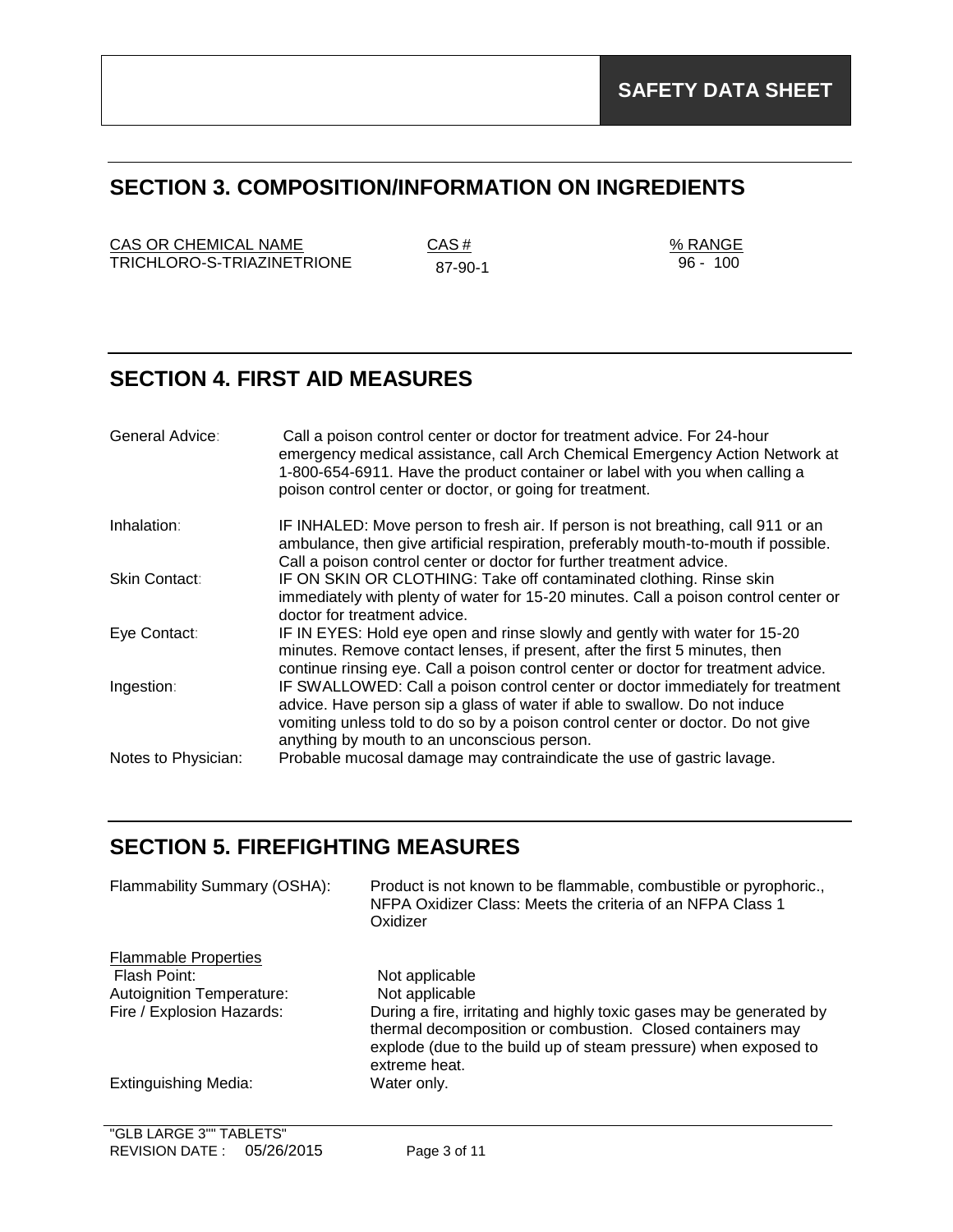| Fire Fighting Instructions:        | Use water to cool containers exposed to fire. On small fires, use<br>water spray or fog. On large fires, use heavy deluge or fog streams.<br>Flooding amounts of water may be required before extinguishment<br>can be accomplished. Do not use dry extinguishers containing<br>ammonium compounds. |
|------------------------------------|-----------------------------------------------------------------------------------------------------------------------------------------------------------------------------------------------------------------------------------------------------------------------------------------------------|
| Upper Flammable / Explosive Limit, | Not applicable                                                                                                                                                                                                                                                                                      |
| % in air:                          |                                                                                                                                                                                                                                                                                                     |
| Lower Flammable / Explosive Limit, | Not applicable                                                                                                                                                                                                                                                                                      |
| $%$ in air:                        |                                                                                                                                                                                                                                                                                                     |

## **SECTION 6. ACCIDENTAL RELEASE MEASURES**

| Personal Protection for Emergency<br>Situations: | Response to a large quantity spill (100 pounds or greater) or when<br>dusting or decomposition gas exposure could occur requires the use<br>of a positive pressure full face supplied air repirator or self contained<br>breathing apparatus (SCBA), chemical resistant gloves, coveralls<br>and boots. In case of fire, this personal protective equipment should<br>be used in addition to normal fire fighter equipment. Compatible<br>materials for response to this material are: neoprene. Protection<br>concerns must also address the following: If this material becomes<br>damp/wet or contaminated in a container, the formation of nitrogen<br>trichloride gas may occur and an explosive condition may exist. |
|--------------------------------------------------|----------------------------------------------------------------------------------------------------------------------------------------------------------------------------------------------------------------------------------------------------------------------------------------------------------------------------------------------------------------------------------------------------------------------------------------------------------------------------------------------------------------------------------------------------------------------------------------------------------------------------------------------------------------------------------------------------------------------------|
| <b>Spill Mitigation Procedures</b>               |                                                                                                                                                                                                                                                                                                                                                                                                                                                                                                                                                                                                                                                                                                                            |
| Air Release:                                     | Vapors may be suppressed by the use of water fog.                                                                                                                                                                                                                                                                                                                                                                                                                                                                                                                                                                                                                                                                          |
| Water Release:                                   | This material is heavier than water. This material is soluble in<br>water. Stop water flow or divert water flow around spill if possible and<br>safe to do so. Begin monitoring for available chlorine and pH<br>immediately.                                                                                                                                                                                                                                                                                                                                                                                                                                                                                              |
| Land Release:                                    | Do not contaminate spill material with any organic materials,<br>ammonia, ammonium salts or urea. Clean up all spill material with<br>clean, dry dedicated equipment and place in a clean dry container.                                                                                                                                                                                                                                                                                                                                                                                                                                                                                                                   |
| Additional Spill Information :                   | FOR ALL TRANSPORTATION ACCIDENTS, CALL CHEMTREC: 1-<br>800-424-9300 REPORTABLE QUANTITY: Not Applicable (Per 40<br>CFR 302.4) Hazardous concentrations in air may be found in local<br>spill area and immediately downwind. If spill material is still dry, do<br>not put water directly on this product as a gas evolution may occur.<br>If material is wet, contact 1-800-654-6911 for proper stabilization<br>procedures. Dispose of spill residues per guidelines under Section<br>13, Disposal Consideration. This material may be neutralized for<br>disposal; you are requested to contact Arch Chemicals at 1-800-<br>654-6911 before beginning any such procedure.                                                |

# **SECTION 7. HANDLING AND STORAGE**

Handling: Handling: Do not take internally. Avoid contact with skin, eyes and clothing. Upon contact with skin or eyes, wash off with water. Avoid breathing dust, mist, vapor or gas.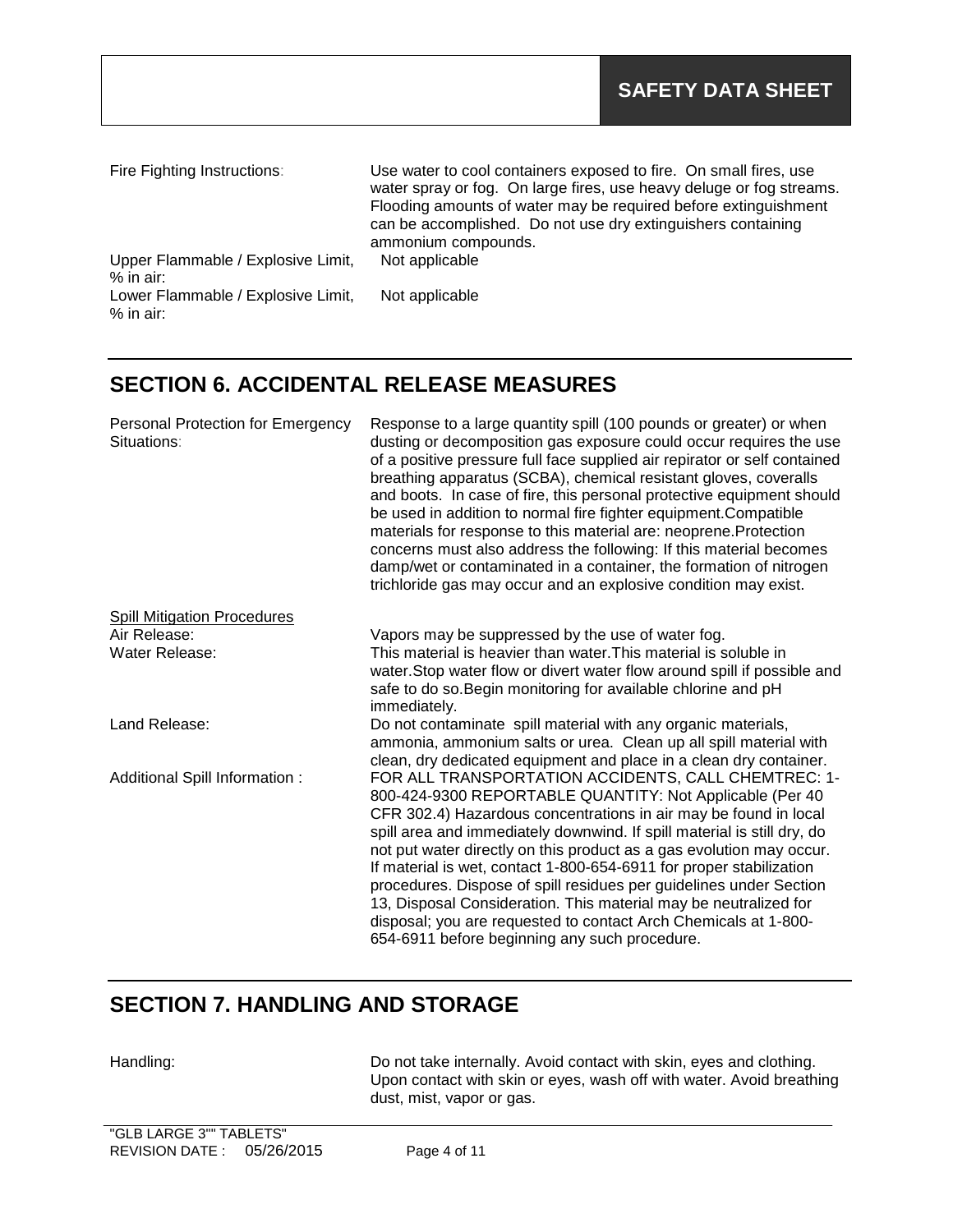| Storage:                               | Store in a cool dry ventilated location, away from sources of ignition<br>or other incompatible conditions and chemicals. Keep container(s)<br>closed. Avoid creating dusts. |
|----------------------------------------|------------------------------------------------------------------------------------------------------------------------------------------------------------------------------|
| <b>Shelf Life Limitations:</b>         | Indefinite. Available chlorine loss can be as little as 0.1% per year<br>at ambient temperatures.                                                                            |
| Incompatible Materials for Storage:    | Organic materials, Reducing agents, nitrogen containing materials,<br>oxidizers, Acids, Bases, (Incompatible materials for packaging:<br>paper, cardboard)                   |
| Do Not Store At temperatures<br>Above: | 60 °C                                                                                                                                                                        |

## **SECTION 8. EXPOSURE CONTROLS/PERSONAL PROTECTION**

| Ventilation:                                    | Local exhaust ventilation or other engineering controls are normally required<br>when handling or using this product to keep airborne exposures below the<br>TLV, PEL or other recommended exposure limit.                                                                                                                                                            |
|-------------------------------------------------|-----------------------------------------------------------------------------------------------------------------------------------------------------------------------------------------------------------------------------------------------------------------------------------------------------------------------------------------------------------------------|
| Protective Equipment for Routine Use of Product |                                                                                                                                                                                                                                                                                                                                                                       |
|                                                 |                                                                                                                                                                                                                                                                                                                                                                       |
| <b>Respiratory Protection:</b>                  | Wear a NIOSH approved respirator if levels above the exposure limits are<br>possible., A NIOSH approved full-face air purifying respirator equipped with<br>combination chlorine/P100 cartridges. Air purifying respirators should not be<br>used in oxygen deficient or IDLH atmospheres or if exposure concentrations<br>exceed ten (10) times the published limit. |
| Skin Protection:                                | Wear impervious gloves to avoid skin contact. A full impervious suit is<br>recommended if exposure is possible to a large portion of the body.                                                                                                                                                                                                                        |
| Eye Protection:                                 | Use chemical goggles.                                                                                                                                                                                                                                                                                                                                                 |
| Protective Clothing Type:                       | Nitrile, Natural rubber, Neoprene (This includes: gloves, boots, apron,<br>protective suit)                                                                                                                                                                                                                                                                           |
| <b>General Protective</b>                       | An eye wash and safety shower should be provided in the immediate work                                                                                                                                                                                                                                                                                                |
| Measures:                                       | area.                                                                                                                                                                                                                                                                                                                                                                 |

### **Components with workplace control parameters**

no data available

# **SECTION 9. PHYSICAL AND CHEMICAL PROPERTIES**

| <b>Physical State:</b>              | solid                             |
|-------------------------------------|-----------------------------------|
| Form                                | Tablet                            |
| Color:                              | white                             |
| Odor:                               | Sharp, chlorine-like, bleach odor |
| Molecular Weight:                   | 232.41 g/mol                      |
| $pH$ :                              | $2.7 - 3.2$                       |
|                                     | $() 1 g/l$ (as aqueous solution)  |
| <b>Boiling Point:</b>               | Not applicable                    |
| Melting point/freezing<br>point     | Not applicable                    |
| Density                             | 1.6 - 1.9 $g/cm3$                 |
| "GLB LARGE 3"" TABLETS"             |                                   |
| 05/26/2015<br><b>REVISION DATE:</b> | Page 5 of 11                      |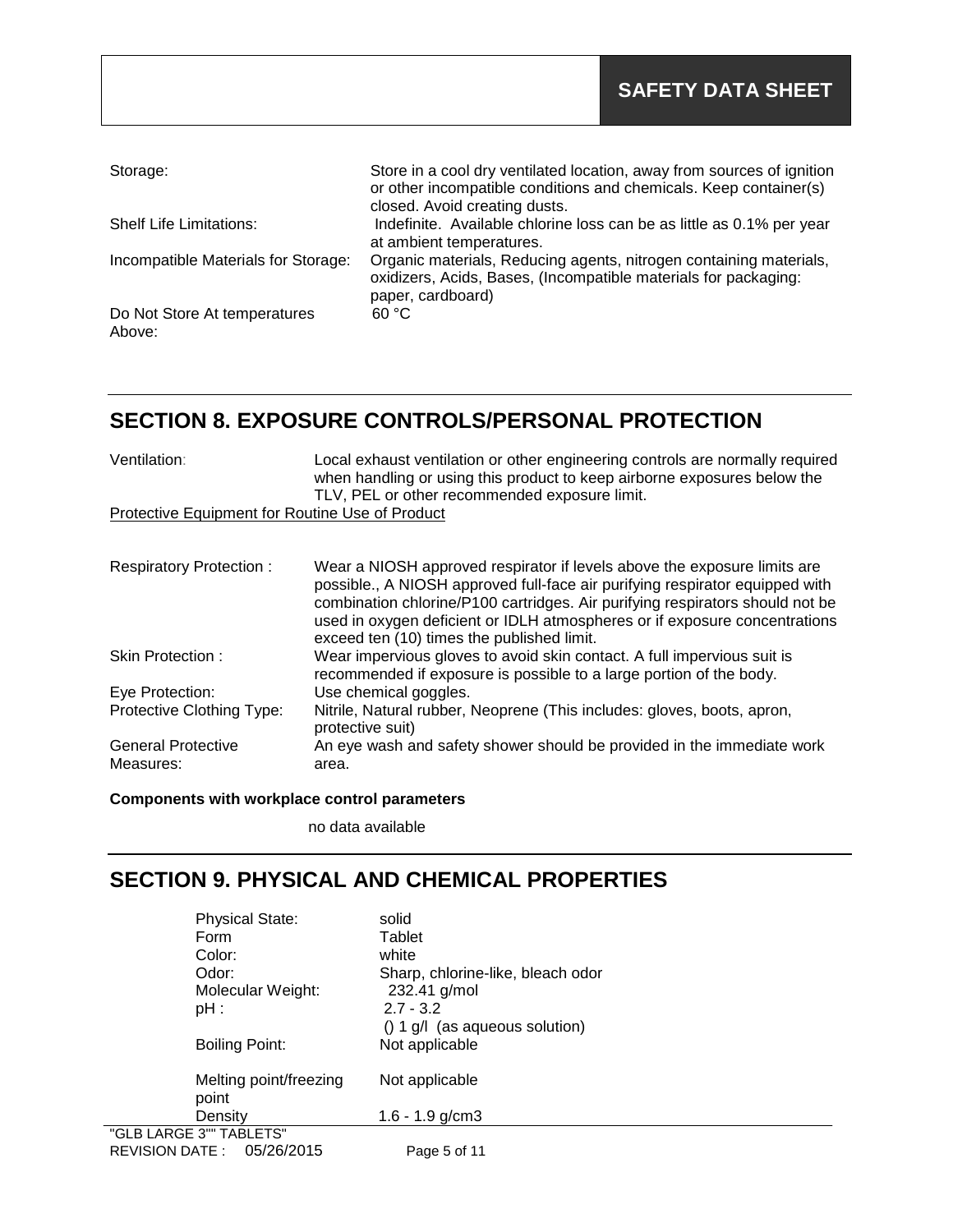| <b>Bulk Density:</b>                                                    | 1,160 - 1,900 kg/m3<br>$\left( \right)$                                                                                                                                                                                                                                  |
|-------------------------------------------------------------------------|--------------------------------------------------------------------------------------------------------------------------------------------------------------------------------------------------------------------------------------------------------------------------|
| Vapor Pressure:<br>Vapor Density:<br>Viscosity:<br>Solubility in Water: | no data available<br>Not applicable<br>no data available<br>$12$ g/l<br>77 °F (25 °C)                                                                                                                                                                                    |
| Partition coefficient n-<br>octanol/water:                              | Not applicable                                                                                                                                                                                                                                                           |
| <b>Evaporation Rate:</b>                                                | Not applicable                                                                                                                                                                                                                                                           |
| Oxidizing:                                                              | None established                                                                                                                                                                                                                                                         |
| Volatiles, % by vol.:                                                   | Not applicable                                                                                                                                                                                                                                                           |
| <b>VOC Content</b>                                                      | Not applicable This product does not contain any chemicals<br>listed under the U.S. Clean Air Act Section 111 SOCMI Intermediate<br>or Final VOC's (40 CFR 60.489). This product does not contain any<br>VOC exemptions listed under the U.S. Clean Air Act Section 450. |
| <b>HAP Content</b>                                                      | Not applicable                                                                                                                                                                                                                                                           |

# **SECTION 10. STABILITY AND REACTIVITY**

| Conditions to Avoid:              | Sparks, open flame, other ignition sources, and elevated<br>temperatures., Contact with small amounts of water may result in<br>an exothermic reaction with the liberation of toxic fumes., Damp or<br>slightly wet product (will evolve nitrogen trichloride), May be |
|-----------------------------------|------------------------------------------------------------------------------------------------------------------------------------------------------------------------------------------------------------------------------------------------------------------------|
| Chemical Incompatibility:         | unstable at temperatures above 225 Deg. C (437 Deg. F)<br>organic materials, Oils, Grease, Sawdust, Reducing agents,<br>nitrogen-containing compounds, oxidizers, acids, Bases, Dry fire<br>extinguishers containing ammonium compounds                                |
| Hazardous Decomposition Products: | Nitrogen trichloride, Chlorine, nitrous oxides, cyanates, Carbon<br>monoxide, Carbon dioxide                                                                                                                                                                           |
| <b>Decomposition Temperature:</b> | 225 °C                                                                                                                                                                                                                                                                 |

## **SECTION 11. TOXICOLOGICAL INFORMATION**

| <b>Component Animal Toxicology</b> |  |                        |  |  |
|------------------------------------|--|------------------------|--|--|
| Oral LD50 value:                   |  |                        |  |  |
| TRICHLORO-S-<br>TRIAZINETRIONE     |  | $LD50 = 490$ mg/kg Rat |  |  |

Component Animal Toxicology Dermal LD50 value: TRICHLORO-S-LD50 > 2,000 mg/kg Rabbit TRIAZINETRIONE

"GLB LARGE 3"" TABLETS" REVISION DATE : 05/26/2015 Page 6 of 11 Component Animal Toxicology Inhalation LC50 value: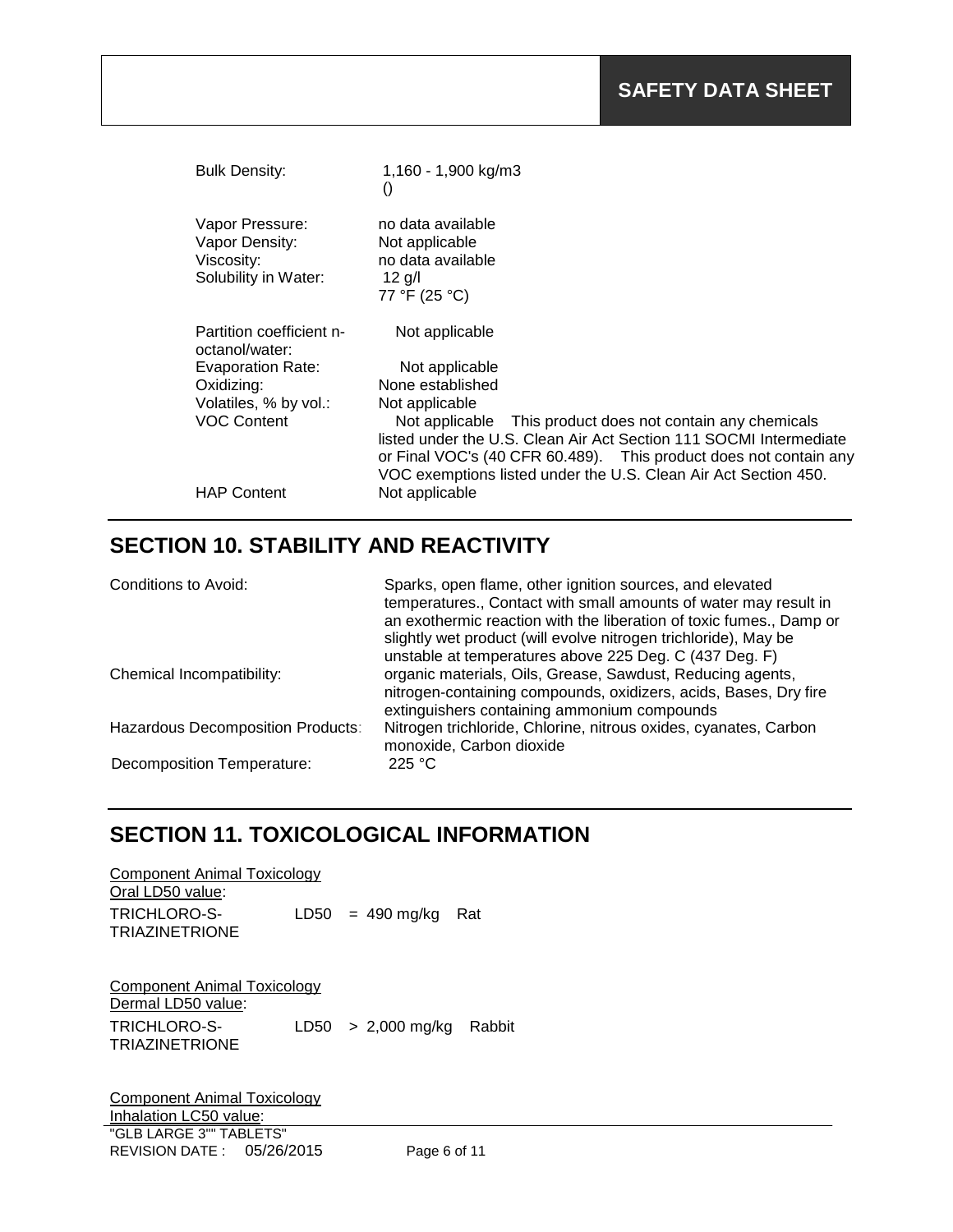| TRICHLORO-S-<br><b>TRIAZINETRIONE</b>                                                                 | LC50 4 h (aerosol dust), (Nose Only) Approximately                                                                                                                                                                                                                                                                                                                                                                           |                                |                                                                                                                                                                | $0.54$ mg/l Rat                                      |  |
|-------------------------------------------------------------------------------------------------------|------------------------------------------------------------------------------------------------------------------------------------------------------------------------------------------------------------------------------------------------------------------------------------------------------------------------------------------------------------------------------------------------------------------------------|--------------------------------|----------------------------------------------------------------------------------------------------------------------------------------------------------------|------------------------------------------------------|--|
|                                                                                                       | LC50 1 h (aerosol dust), (Nose Only) Approximately                                                                                                                                                                                                                                                                                                                                                                           |                                |                                                                                                                                                                | 2.16 mg/l Rat                                        |  |
| <b>Product Animal Toxicity</b><br>Oral LD50 value:<br>Dermal LD50 value:<br>Inhalation LC50<br>value: | LD50<br>$= 490$ mg/kg<br>$> 2,000$ mg/kg<br>LD50<br>LC50 4 h (aerosol dust), (Nose Only) Approximately 0.54 mg/l<br>(aerosol dust), (Nose Only) Approximately 2.16 mg/l                                                                                                                                                                                                                                                      | Rat<br>Rabbit                  | Rat                                                                                                                                                            | Rat LC50 1 h                                         |  |
| Skin Irritation:                                                                                      | DRY MATERIAL CAUSES MODERATE SKIN IRRITATION., WET MATERIAL                                                                                                                                                                                                                                                                                                                                                                  |                                |                                                                                                                                                                |                                                      |  |
| Eye Irritation:<br><b>Skin Sensitization:</b>                                                         | <b>CAUSES SKIN BURNS.</b><br>Corrosive to eyes.<br>Negative skin sensitizer, guinea pig - Buehler Method                                                                                                                                                                                                                                                                                                                     |                                |                                                                                                                                                                |                                                      |  |
| Acute Toxicity:<br>Subchronic / Chronic<br>Toxicity:                                                  | This product is corrosive to all tissues contacted and upon inhalation, may cause<br>irritation to mucous membranes and respiratory tract. The dry material is irritating to<br>the skin. However when wet, it will produce burns to the skin.<br>There are no known or reported effects from repeated exposure., Toxicological<br>investigation indicates it does not produce significant effects from chronic<br>exposure. |                                |                                                                                                                                                                |                                                      |  |
| Reproductive and<br>Developmental Toxicity:                                                           | Not known or reported to cause reproductive or developmental toxicity.                                                                                                                                                                                                                                                                                                                                                       |                                |                                                                                                                                                                |                                                      |  |
|                                                                                                       | TRICHLORO-S-TRIAZINETRIONE                                                                                                                                                                                                                                                                                                                                                                                                   | effects in laboratory animals. | Not known or reported to cause reproductive or<br>developmental toxicity. A similar product has been<br>tested and it did not produce teratogenic or fetotoxic |                                                      |  |
| Mutagenicity:                                                                                         | This product was determined to be non-mutagenic in the Ames assay.                                                                                                                                                                                                                                                                                                                                                           |                                |                                                                                                                                                                |                                                      |  |
|                                                                                                       | TRICHLORO-S-TRIAZINETRIONE                                                                                                                                                                                                                                                                                                                                                                                                   | the Ames assay.                | This product was determined to be non-mutagenic in                                                                                                             |                                                      |  |
| Carcinogenicity:                                                                                      | This product is not known or reported to be carcinogenic by any reference<br>source including IARC, OSHA, NTP or EPA.                                                                                                                                                                                                                                                                                                        |                                |                                                                                                                                                                |                                                      |  |
|                                                                                                       | TRICHLORO-S-TRIAZINETRIONE                                                                                                                                                                                                                                                                                                                                                                                                   | OSHA, NTP, or EPA.             | This chemical is not known or reported to be                                                                                                                   | carcinogenic by any reference source including IARC, |  |

# **SECTION 12. ECOLOGICAL INFORMATION**

Overview: Highly toxic to fish and other aquatic organisms.

| Ecological Toxicity Values - Product:                  |            |                                              |
|--------------------------------------------------------|------------|----------------------------------------------|
| Rainbow trout (Salmo gairdneri), - 96 h LC50 0.32 mg/l |            |                                              |
| <b>Bluegill sunfish</b>                                |            | - 96 h LC50 0.30 mg/l                        |
|                                                        |            | Daphnia magna, - 48 h LC50 0.21 mg/l         |
|                                                        |            | Mallard duck - 8 d Dietary LC50 > 10,000 ppm |
| Mallard duck                                           | $\sim 100$ | Acute Oral LD50 1,600 mg/kg                  |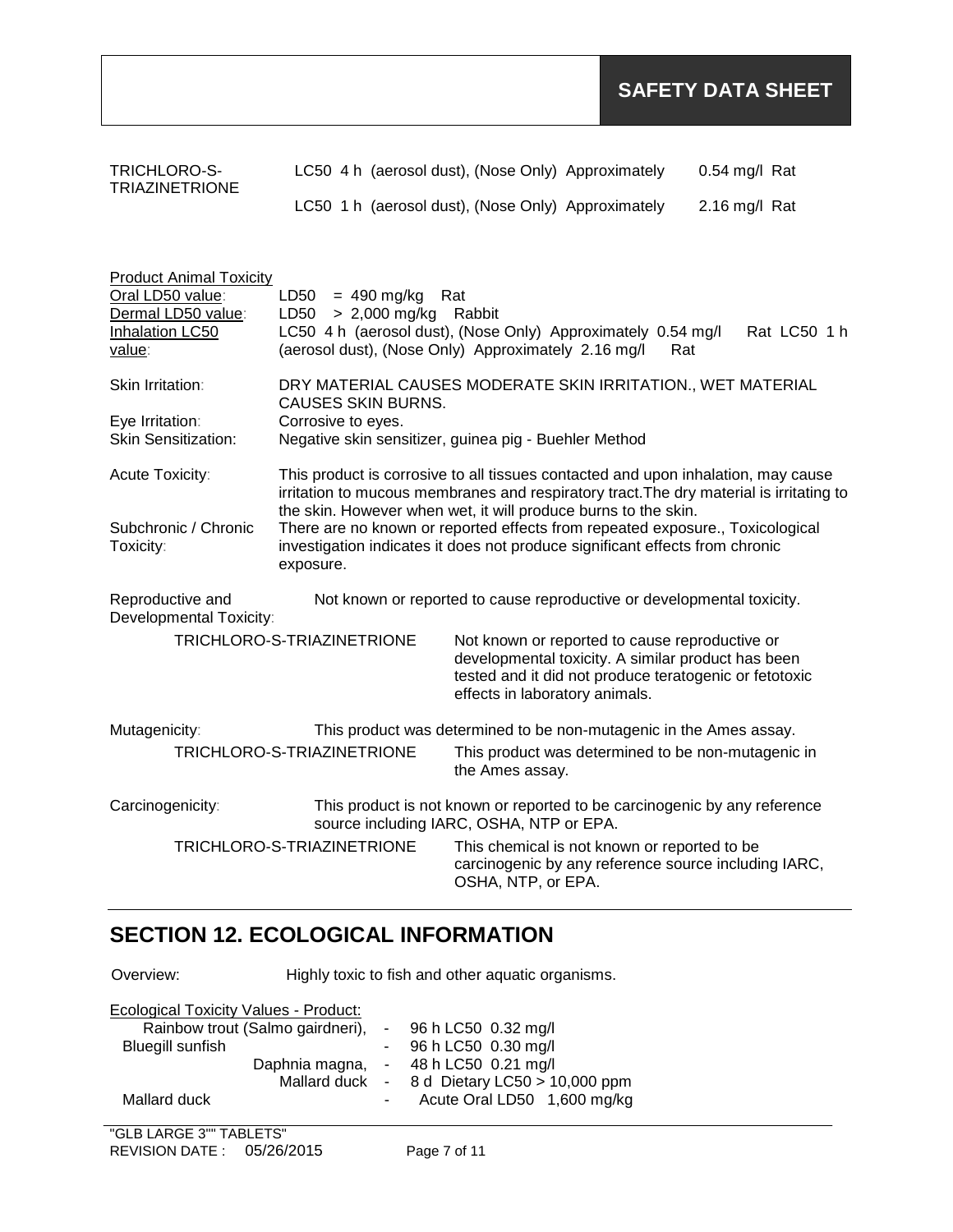| Bobwhite quail |
|----------------|
|----------------|

8 d Dietary LC50 7,422 ppm

### Ecological Toxicity Values for: TRICHLORO-S-TRIAZINETRIONE

| Rainbow trout (Salmo gairdneri), | $-$ 96 h LC50 0.32 mg/l                      |
|----------------------------------|----------------------------------------------|
| <b>Bluegill sunfish</b>          | - 96 h LC50 0.30 mg/l                        |
|                                  | Daphnia magna, - 48 h LC50 0.21 mg/l         |
|                                  | Mallard duck - 8 d Dietary LC50 > 10,000 ppm |
| Mallard duck                     | Acute Oral LD50 1,600 mg/kg                  |
| Bobwhite quail                   | - 8 d Dietary LC50 7,422 ppm                 |

## **SECTION 13. DISPOSAL CONSIDERATIONS**

**CARE MUST BE TAKEN TO PREVENT ENVIRONMENTAL CONTAMINATION FROM THE USE OF THE MATERIAL. THE USER OF THE MATERIAL HAS THE RESPONSIBILITY TO DISPOSE OF UNUSED MATERIAL, RESIDUES AND CONTAINERS IN COMPLIANCE WITH ALL RELEVANT LOCAL, STATE AND FEDERAL LAWS AND REGULATIONS REGARDING TREATMENT, STORAGE AND DISPOSAL FOR HAZARDOUS AND NONHAZARDOUS WASTES.** 

Waste Disposal Summary : If this product becomes a waste, it meets the criteria of a hazardous waste as defined under 40 CFR 261 and would have the following EPA hazardous waste number: D001.If this product becomes a waste, it will be a hazardous waste which is subject to the Land Disposal restrictions under 40 CFR 268 and must be managed accordingly.

Disposal Methods : As a hazardous solid waste, it must be disposed of in accordance with local, state and federal regulations.

## **SECTION 14. TRANSPORT INFORMATION**

**DOT** UN number : 2468<br>Description of the goods : Trichl Class : 5.1<br>Packing group : 11 Packing group Labels : 5.1 Emergency Response Guidebook Number

: Trichloroisocyanuric acid, dry : 140

### **TDG**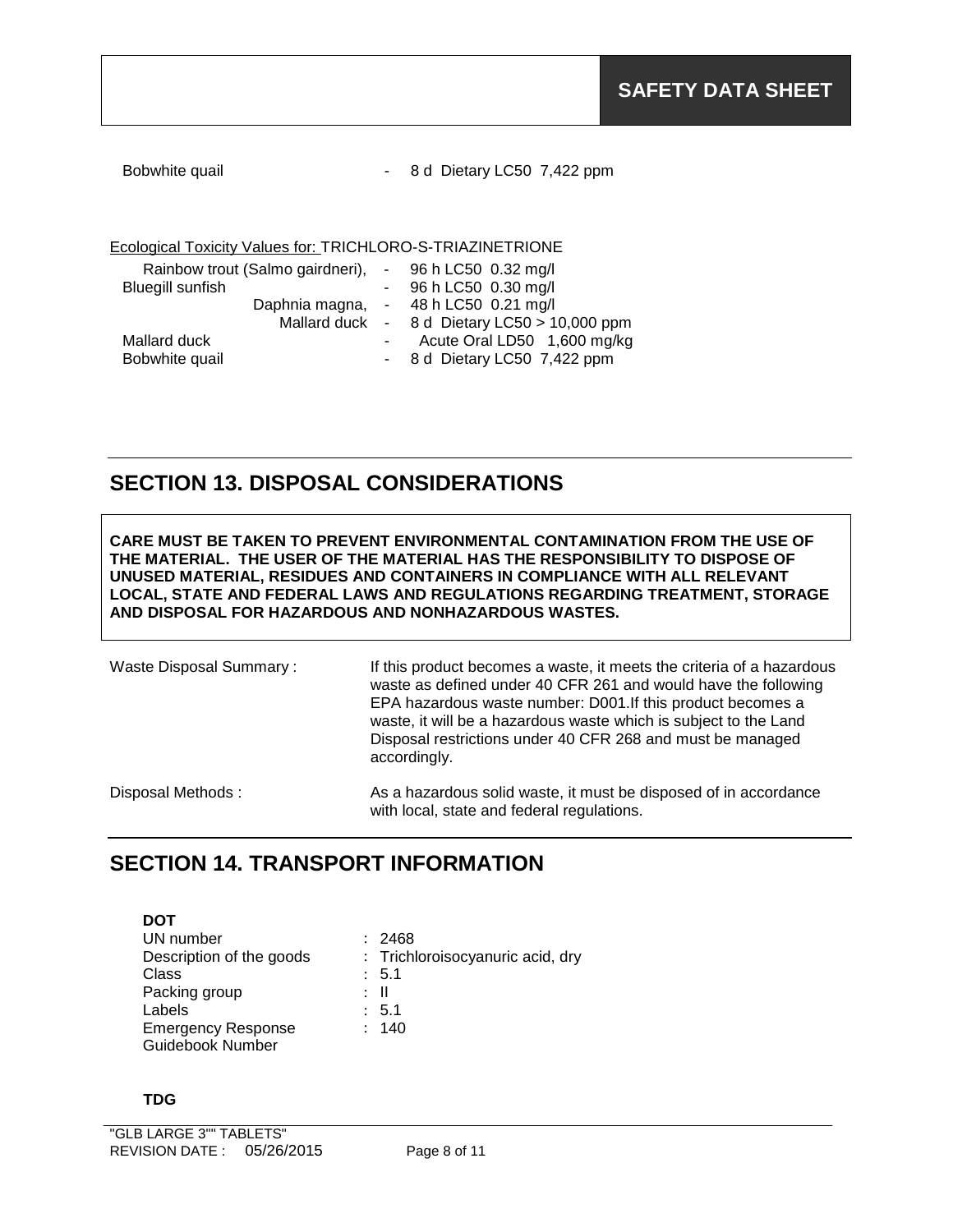| UN number<br>Description of the goods<br>Class<br>Packing group<br>Labels                                                                                  | 2468<br>TRICHLOROISOCYANURIC ACID, DRY<br>÷<br>5.1<br>-II<br>÷<br>5.1<br>$\bullet$                                                            |
|------------------------------------------------------------------------------------------------------------------------------------------------------------|-----------------------------------------------------------------------------------------------------------------------------------------------|
| <b>IATA</b><br>UN number<br>Description of the goods<br>Class<br>Packing group<br>Labels<br>Packing instruction (cargo<br>aircraft)<br>Packing instruction | : 2468<br>Trichloroisocyanuric acid, dry<br>$\vdots$<br>5.1<br>÷<br>$\mathbf{H}$<br>: 5.1<br>562<br>$\ddot{\phantom{0}}$<br>558               |
| (passenger aircraft)<br>Packing instruction<br>(passenger aircraft)                                                                                        | Y544                                                                                                                                          |
| <b>IMDG-CODE</b><br>UN number<br>Description of the goods<br>Class<br>Packing group<br>Labels<br>EmS Number 1<br>EmS Number 2                              | 2468<br>TRICHLOROISOCYANURIC ACID, DRY<br>$\ddot{\phantom{a}}$<br>5.1<br>$\mathbf{H}$<br>$\mathbb{R}^{\mathbb{Z}}$<br>: 5.1<br>$E - A$<br>S-Q |
| Marine pollutant                                                                                                                                           | yes                                                                                                                                           |

# **SECTION 15. REGULATORY INFORMATION**

**This chemical is a pesticide product registered by the United States Environmental Protection Agency and is subject to certain labeling requirements under federal pesticide law. These requirements differ from the classification criteria and hazard information required for safety data sheets (SDS), and for workplace labels of non-pesticide chemicals.**

| Signal word              | $:$ DANGER!                                |
|--------------------------|--------------------------------------------|
| <b>Hazard statements</b> | : Harmful if swallowed.                    |
|                          | May be fatal if absorbed through skin.     |
|                          | May be fatal if inhaled.                   |
|                          | Corrosive. Causes skin burns.              |
|                          | Corrosive. Causes irreversible eye damage. |
|                          | This pesticide is toxic to fish.           |

## **EPCRA - Emergency Planning and Community Right-to-Know Act**

### **SARA 302**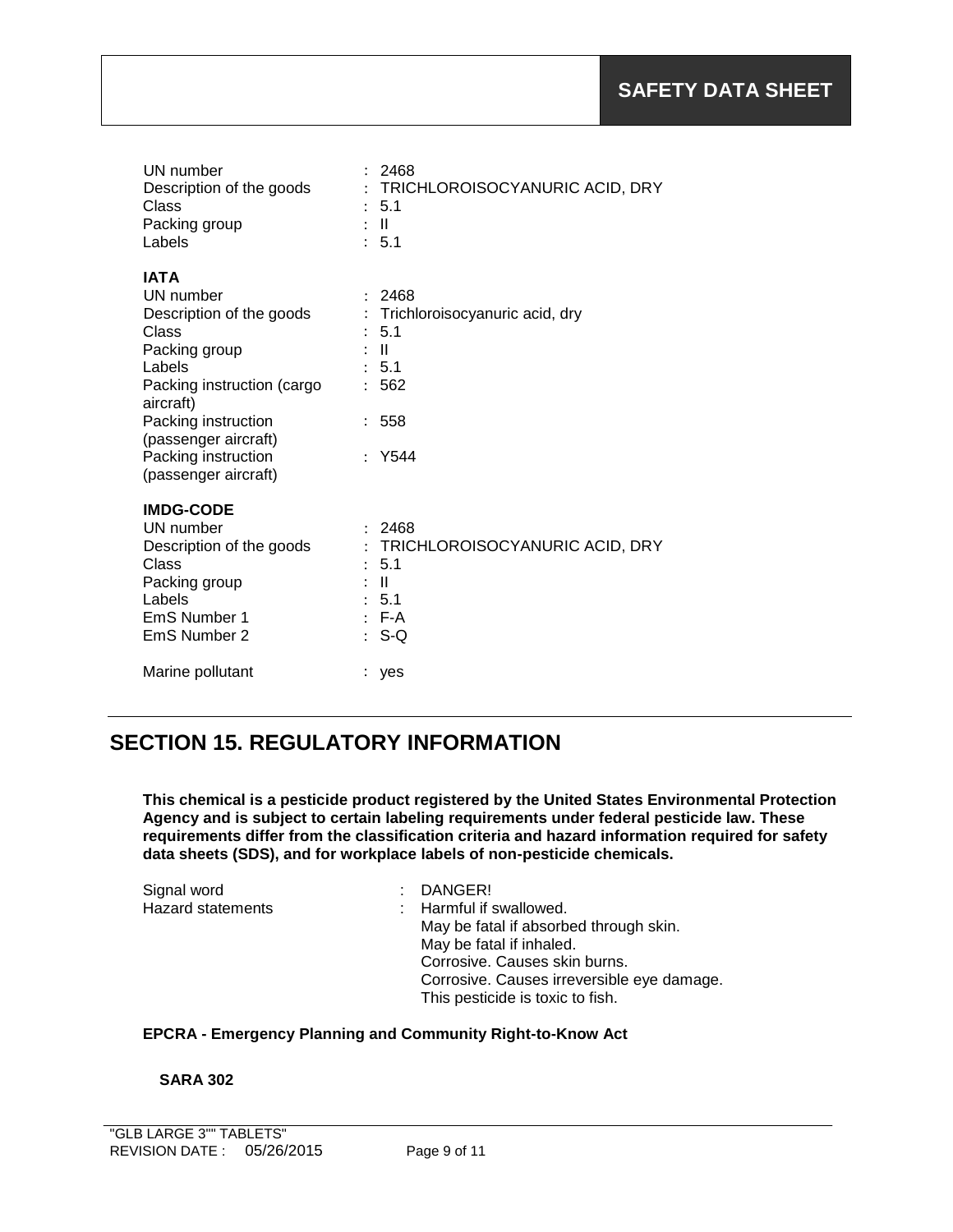No chemicals in this material are subject to the reporting requirements of SARA Title III, Section 302.

### **SARA 313**

This material does not contain any chemical components with known CAS numbers that exceed the threshold (De Minimis) reporting levels established by SARA Title III, Section 313.

### **Clean Air Act**

This product does not contain any hazardous air pollutants (HAP), as defined by the U.S. Clean Air Act Section 12 (40 CFR 61).

This product does not contain any chemicals listed under the U.S. Clean Air Act Section 112(r) for Accidental Release Prevention (40 CFR 68.130, Subpart F).

This product does not contain any chemicals listed under the U.S. Clean Air Act Section 111 SOCMI Intermediate or Final VOC's (40 CFR 60.489).

### **Clean Water Act**

This product does not contain any Hazardous Substances listed under the U.S. CleanWater Act, Section 311, Table 116.4A.

This product does not contain any Hazardous Chemicals listed under the U.S. CleanWater Act, Section 311, Table 117.3.

This product does not contain any toxic pollutants listed under the U.S. Clean Water Act Section 307

#### **US State Regulations**

#### **Massachusetts Right To Know**

|                                 | trichloroisocyanuric acid | 87-90-1 |
|---------------------------------|---------------------------|---------|
| Pennsylvania Right To Know      |                           |         |
|                                 | trichloroisocyanuric acid | 87-90-1 |
| <b>New Jersey Right To Know</b> |                           |         |
|                                 | trichloroisocyanuric acid | 87-90-1 |

#### **California Prop 65**

This product does not contain any chemicals known to State of California to cause cancer, birth defects, or any other reproductive harm.